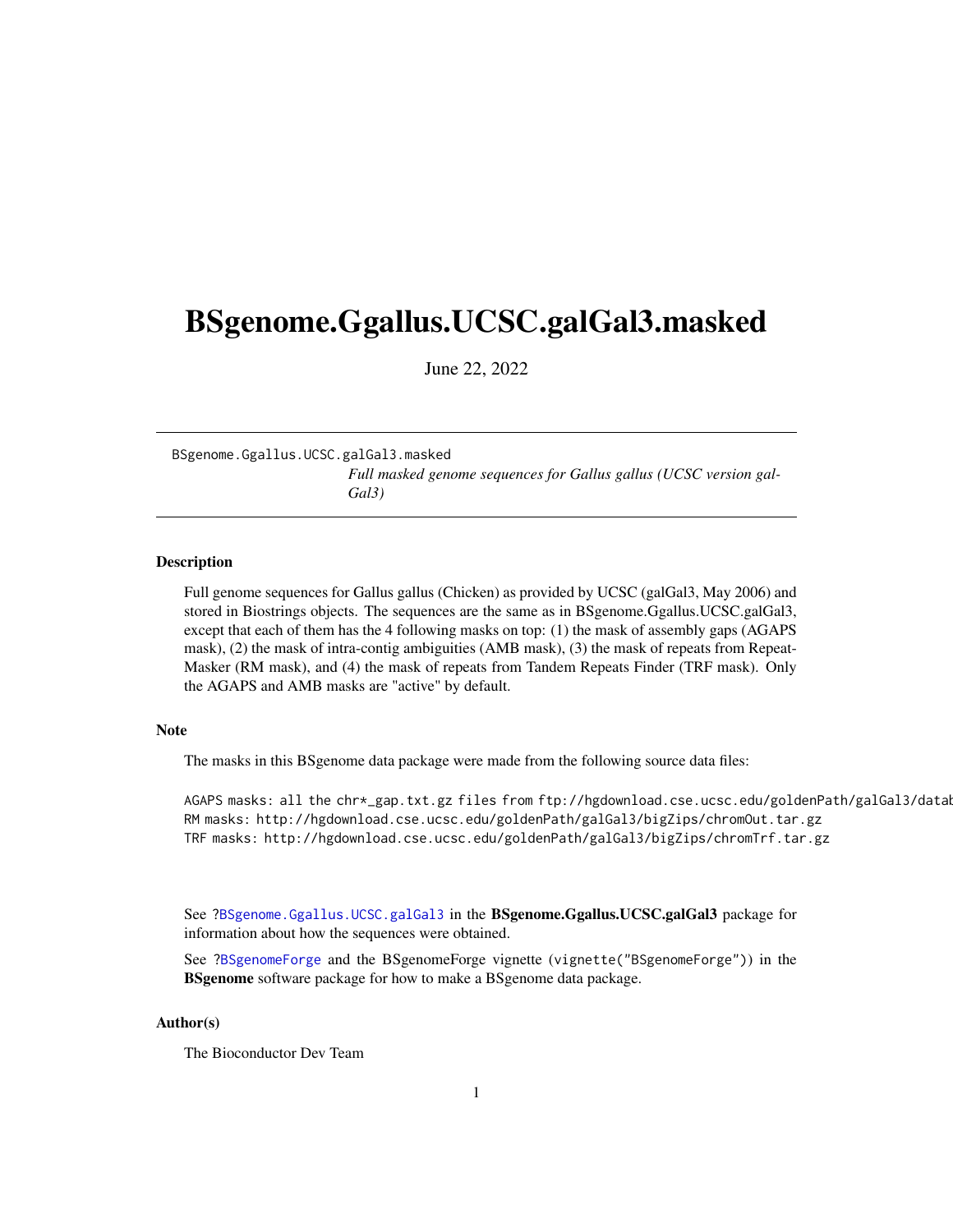### <span id="page-1-0"></span>See Also

- [BSgenome.Ggallus.UCSC.galGal3](#page-0-0) in the BSgenome.Ggallus.UCSC.galGal3 package for information about how the sequences were obtained.
- [BSgenome](#page-0-0) objects and the the [available.genomes](#page-0-0) function in the BSgenome software package.
- [MaskedDNAString](#page-0-0) objects in the Biostrings package.
- The BSgenomeForge vignette (vignette("BSgenomeForge")) in the BSgenome software package for how to make a BSgenome data package.

#### Examples

```
BSgenome.Ggallus.UCSC.galGal3.masked
genome <- BSgenome.Ggallus.UCSC.galGal3.masked
seqlengths(genome)
genome$chr1 # a MaskedDNAString object!
## To get rid of the masks altogether:
unmasked(genome$chr1) # same as BSgenome.Ggallus.UCSC.galGal3$chr1
if ("AGAPS" %in% masknames(genome)) {
 ## Check that the assembly gaps contain only Ns:
 checkOnlyNsInGaps <- function(seq)
 {
   ## Replace all masks by the inverted AGAPS mask
   masks(seq) <- gaps(masks(seq)["AGAPS"])
   unique_letters <- uniqueLetters(seq)
    if (any(unique_letters != "N"))
        stop("assembly gaps contain more than just Ns")
 }
 ## A message will be printed each time a sequence is removed
 ## from the cache:
 options(verbose=TRUE)
 for (seqname in seqnames(genome)) {
    cat("Checking sequence", seqname, "... ")
    seq <- genome[[seqname]]
   checkOnlyNsInGaps(seq)
    cat("OK\n")
 }
}
## See the GenomeSearching vignette in the BSgenome software
## package for some examples of genome-wide motif searching using
## Biostrings and the BSgenome data packages:
if (interactive())
    vignette("GenomeSearching", package="BSgenome")
```